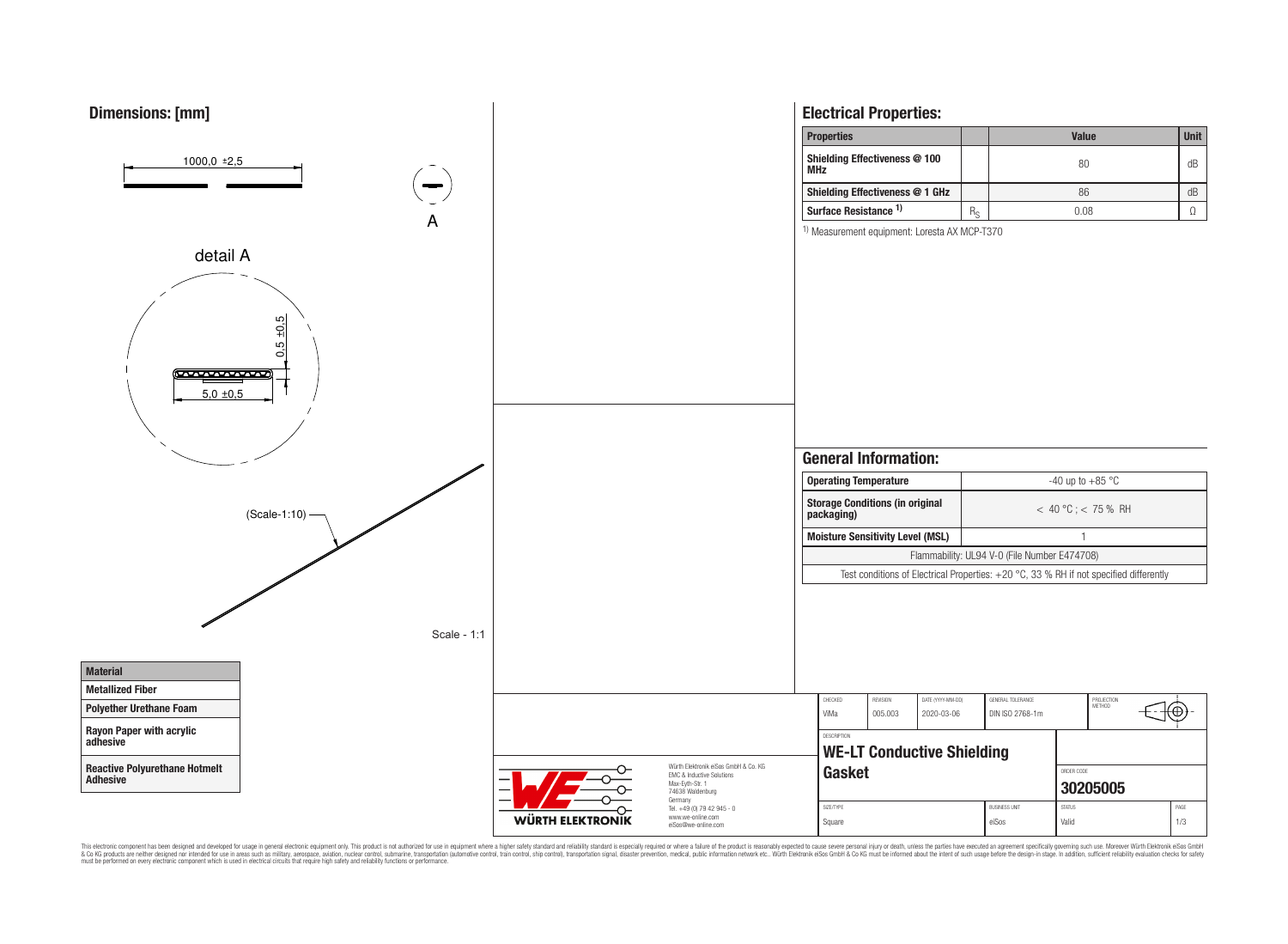



CHECKED REVISION DATE (YYYY-MM-DD) GENERAL TOLERANCE PROJECTION<br>METHOD ՜⊕ ViMa 005.003 2020-03-06 DIN ISO 2768-1m DESCRIPTION **WE-LT Conductive Shielding** Würth Elektronik eiSos GmbH & Co. KG **Gasket Gasket** EMC & Inductive Solutions Max-Eyth-Str. 1 **[30205005](https://katalog.we-online.de/en/pbs/WE-LT/30205005)** 74638 Waldenburg Germany Tel. +49 (0) 79 42 945 - 0 SIZE/TYPE BUSINESS UNIT STATUS PAGE www.we-online.com WÜRTH ELEKTRONIK Square either either ein van die eiSos van die Valid van die 2/3 eiSos@we-online.com

This electronic component has been designed and developed for usage in general electronic equipment only. This product is not authorized for subserved requipment where a higher selection equipment where a higher selection